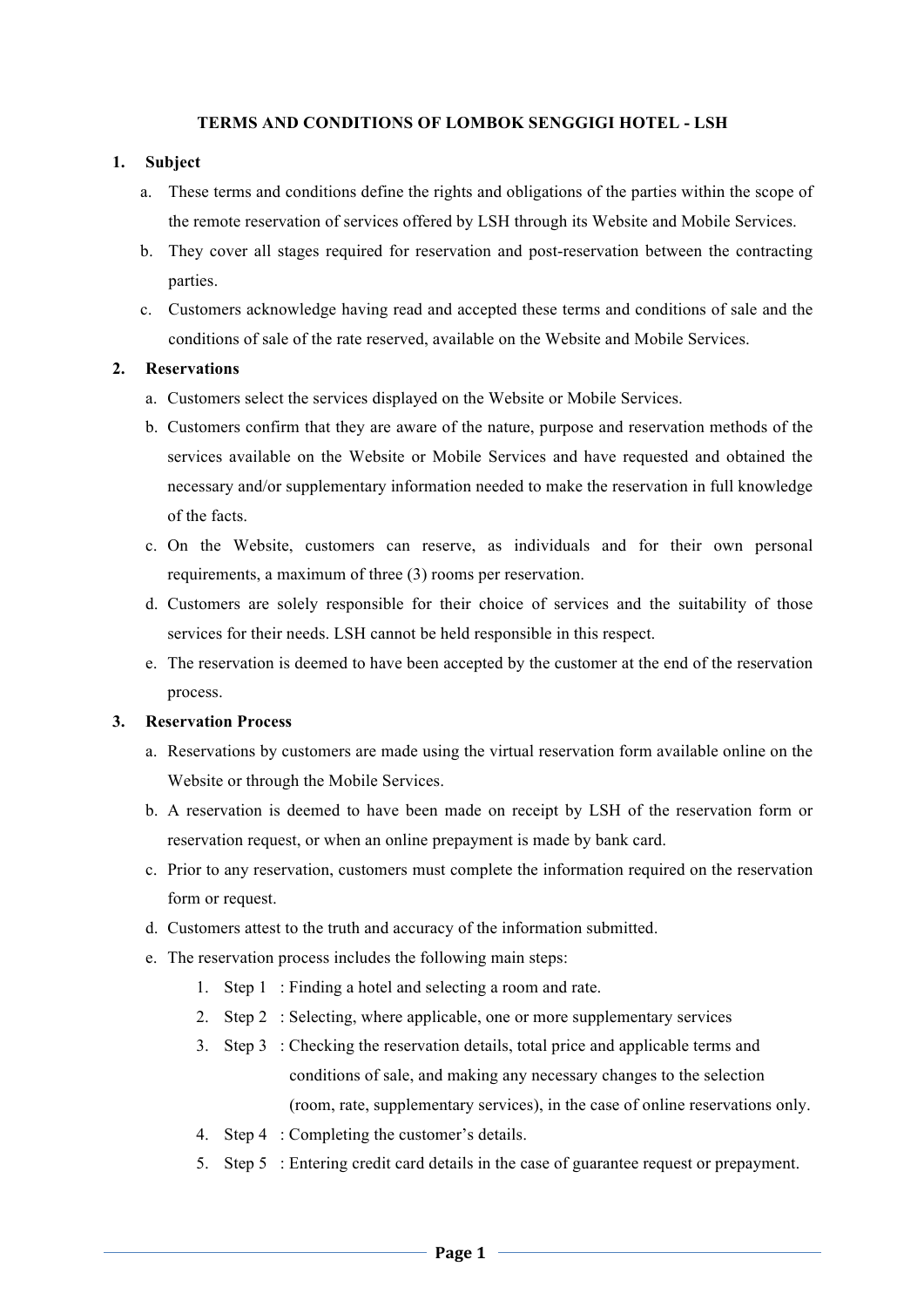- 6. Step 6 : Consulting and accepting the terms and conditions of sale and the conditions of sale for the rate reserved before confirming the reservation.
- 7. Step 7 : Reservation confirmation by the customer.

# **4. Reservation acknowledgment of receipt**

- a. The Website and Mobile Services acknowledge receipt of the customer's reservation by email immediately.
- b. For online reservations, the emailed acknowledgment of receipt of the reservation summarizes the contract offer, services reserved, prices, conditions of sale accepted by the customer relating to the rate selected, date of reservation, and the address of the hotel.

# **5. Customer Service**

For complaints relating to hotel reservations, Customer Service is available from Monday to Saturday between 8 am and 5 pm at the following telephone numbers:

Tel: hotel: - 0370 692372

Email for reservations made on the Website: lomboksenggigihotel@gmail.com

The postal address is:

Jl. Arjuna No.1

Senggigi, Lombok

Indonesia 83355

# **6. Cancelation or modification by the customer**

- a. Reservations with prepayment cannot be canceled in any way, and sums paid in advance as a deposit cannot be refunded.
- b. When permitted by the conditions of sale for the rate reserved:

Changes to reservations can be made directly with the hotel, whose telephone numbers are stated on the reservation confirmation sent by email.

- c. If the stay is terminated early, the full agreed price will be paid. In the case of reservation with prepayment, no refund will be made for this reason.
- d. Unless expressly stated otherwise, customers must vacate their room before midday on the final day of the reservation. Failing this, an additional night will be charged.

# **7. Hotel Stay**

- a. In application of the regulations in Indonesia customers will be asked on arrival at the hotel to fill out a registration car. For this purpose, customer will be asked to provide identification the LSH will accept passport copy at registration.
- b. No pets allowed at LSH.
- c. Customers agree and undertake to use their room responsibly. Therefore, any conduct contrary to accepted standard of behavior and public order will result in the hotelier asking the customer to leave the hotel with no compensation and/or refund if payment has already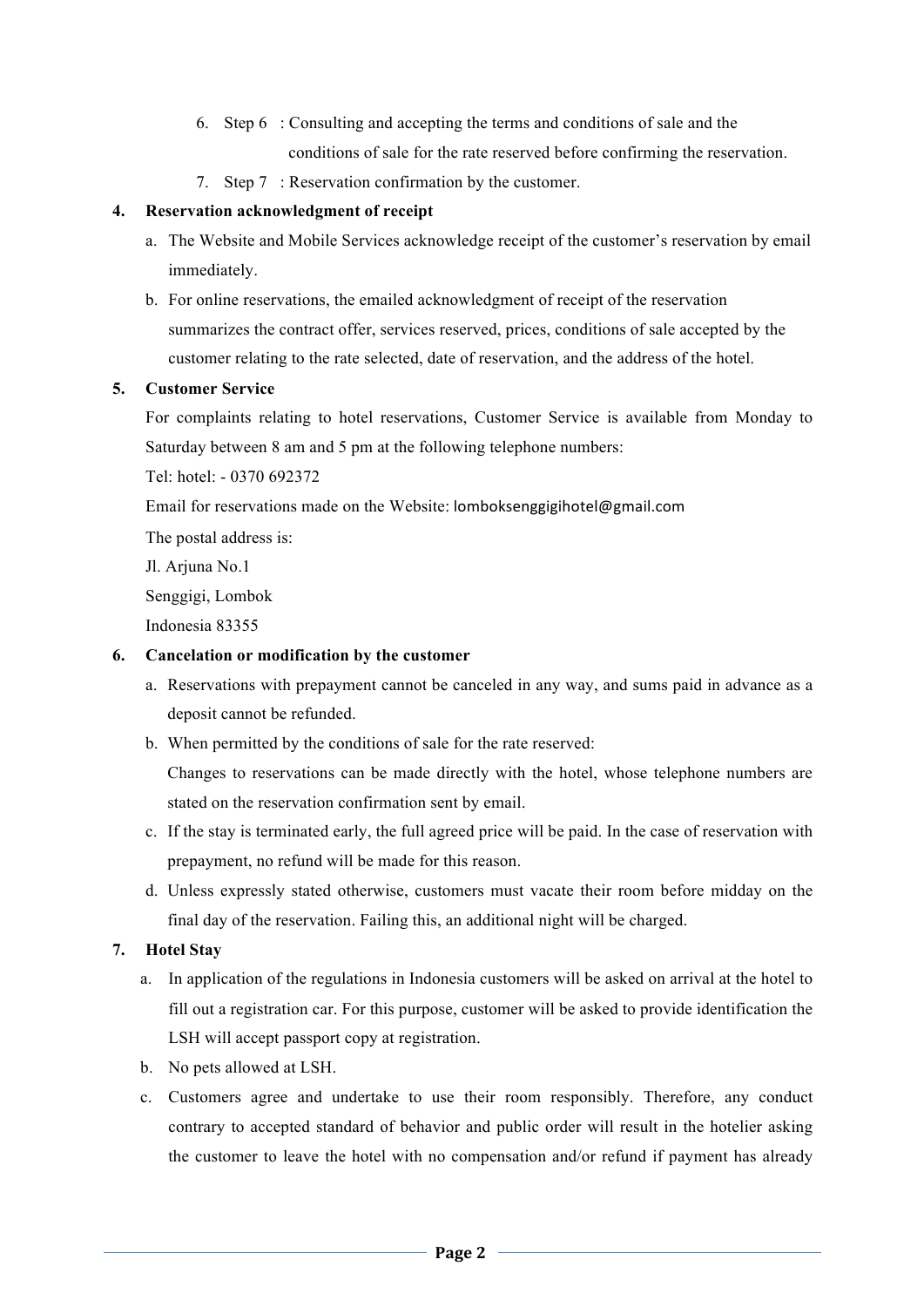been made. If no payment has been made, the customer will have to pay the price of nights already stayed before leaving the hotel.

d. Some hotels offer WIFI access (chargeable or not) that allows customers to connect to the internet. Customers undertake to ensure that computing resources made available to them by the hotel are not used in any way for reproduction, representation, provision or communication to the public of works or objects protected by copyright or a related right, such as texts, images, photographs, musical works, audiovisual works, software or video games, without the authorization of the copyright holder. Customers who do not comply with the above obligations risk being found guilty of infringement of copyright, punishable by a fine and imprisonment. Customers are also required to comply with the security policy of the hotel's Internet service provider, and prevent the illicit use of computing resources, and to refrain from any act that might undermine the effectiveness of these resources.

#### **8. Responsibility**

- a. Photographs displayed on the Website and Mobile Services are not contractual. Although every effort is made to ensure that photographs, graphic images and text used to illustrate hotels provide as accurate an impression as possible of the accommodation offered, variations may occur, in particular as a result of changes to furniture or possible renovations.
- b. LSH cannot be held responsible for the non-fulfillment or inadequate fulfillment of the reservation in cases of force majeure, actions of third parties, and actions of customers, in particular the non-availability of the Internet network, inability of accessing the Website, external intrusion, computer viruses, or non-authorized prepayment by the card holder's bank
- c. Any reservation or payment that is irregular, ineffective, incomplete, or fraudulent for any reason attributable to the customer will result in the cancellation of the order at the customer's expense, without prejudice to any civil or criminal action brought against the customer.

#### **9. Complaints**

Complaints relating to the failure to execute or poor execution of hotel service must be made to reception and/or the Manager.

#### **10. Price**

- 1. Prices relating to the reservation of services are indicated before and during reservation.
- 2. Prices for LSH Reservations are in USD\$.
- 3. Prices shown are per room for the number of person(s) and date selected.
- 4. Prices are confirmed to the customer inclusive of all taxes in the commercial currency of the hotel (which in some cases may differ from the hotel's local currency) and are valid only for the period stated on the Website or Mobile Services.
- 5. If payment to the hotel is made in a currency other than the currency confirmed on the reservation, the customer is liable for the exchange fees.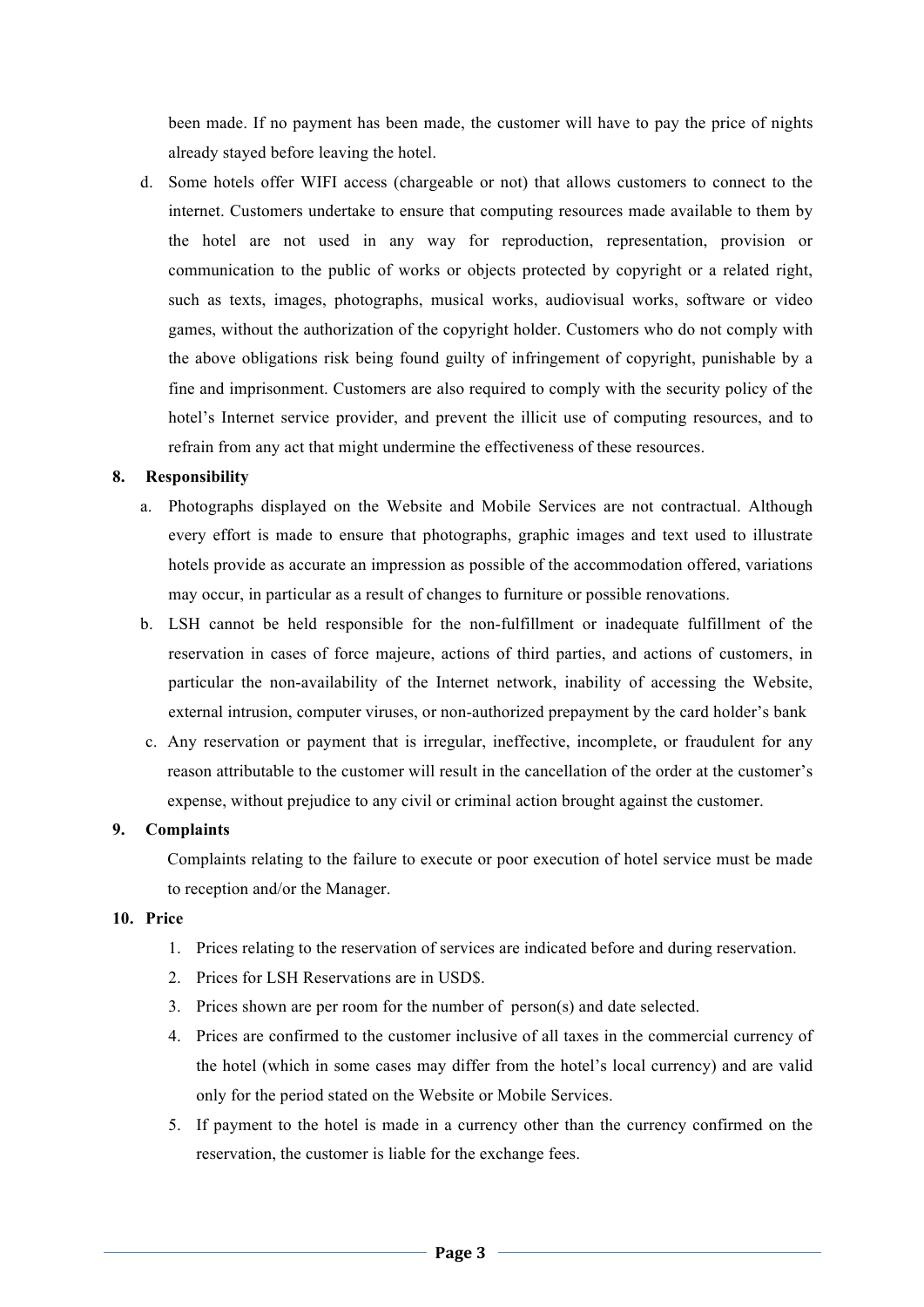- 6. All reservations, regardless of their origin, are payable in the hotel's local currency in Indonesian rupiah. Payment of AUD\$ or USA\$ may be accepted by the manager.
- 7. Price are exclusive of VAT applicable on the day of reservation and any change to the applicable VAT rate will be automatically reflected in the prices shown on the date of billing in Indonesia. This is applicable to both accommodation and F&B
- 8. Any change or introduction of new legal or regulatory taxes imposed by Indonesia will be automatically reflected in the price shown on the date of billing.
- 9. Conversion into foreign currency is given as an indication and is non-contractual. Only the currency confirmed on reservation is guaranteed (if this currency is different from the one used in the hotel, possible exchange fees will remain the customer's responsibility).
- 10. Rate may be increased by different taxes according to cities/countries. Customers undertake to pay the various taxes, without complaint to LSH.
- 11. Certain promotional offers available on the Internet are sold exclusively on the Internet, that is, remotely and in no circumstances at the front desk of the hotel.

# **12. Payment**

- 1. Customers provide their bank details as a guarantee of the reservation, using a credit card or change card (Visa, MasterCard, Diners Club), indicating directly in the area provide for this purpose (secure entry by SSL encryption) the card number without spaces, its expiration date and the card security code as prepayment (secure entry by SSL encryption) the card number without spaces, its expiration date and the card security code as prepayment.
- 2. Payment is debited at the hotel during the stay, except in the case of special conditions or rates when payment is made at the time of reservation (online prepayment on certain rates). This prepayment is made at the time of reservation (online prepayment on certain rates). This prepayment serves as a deposit. In the case of rate not prepaid online, the hotel maw ask the customer on arrival for deposit or an authorization to debit the credit card, in order to guarantee payment of the amounts corresponding to the services provided by the hotel.
- 3. In the event of a no-show (reservation not canceled custumer fails to arrive) when a reservation has been guaranteed by credit card, the hotel will debit a compensatory flat rate, equivalent to the amount of the first night, from the customer's credit card that was given to guarantee the reservation. Any additional nights reserved will be canceled without charge unless indicated otherwise in the condition of sale for the rate reserved.
- 4. Payment cards may be refused for several reasons: stolen or blocked card, credit limit reached, entry error etc. in the event of a problem, customers will need to contact both their bank and the hotel in order to confirm the reservation and payment method.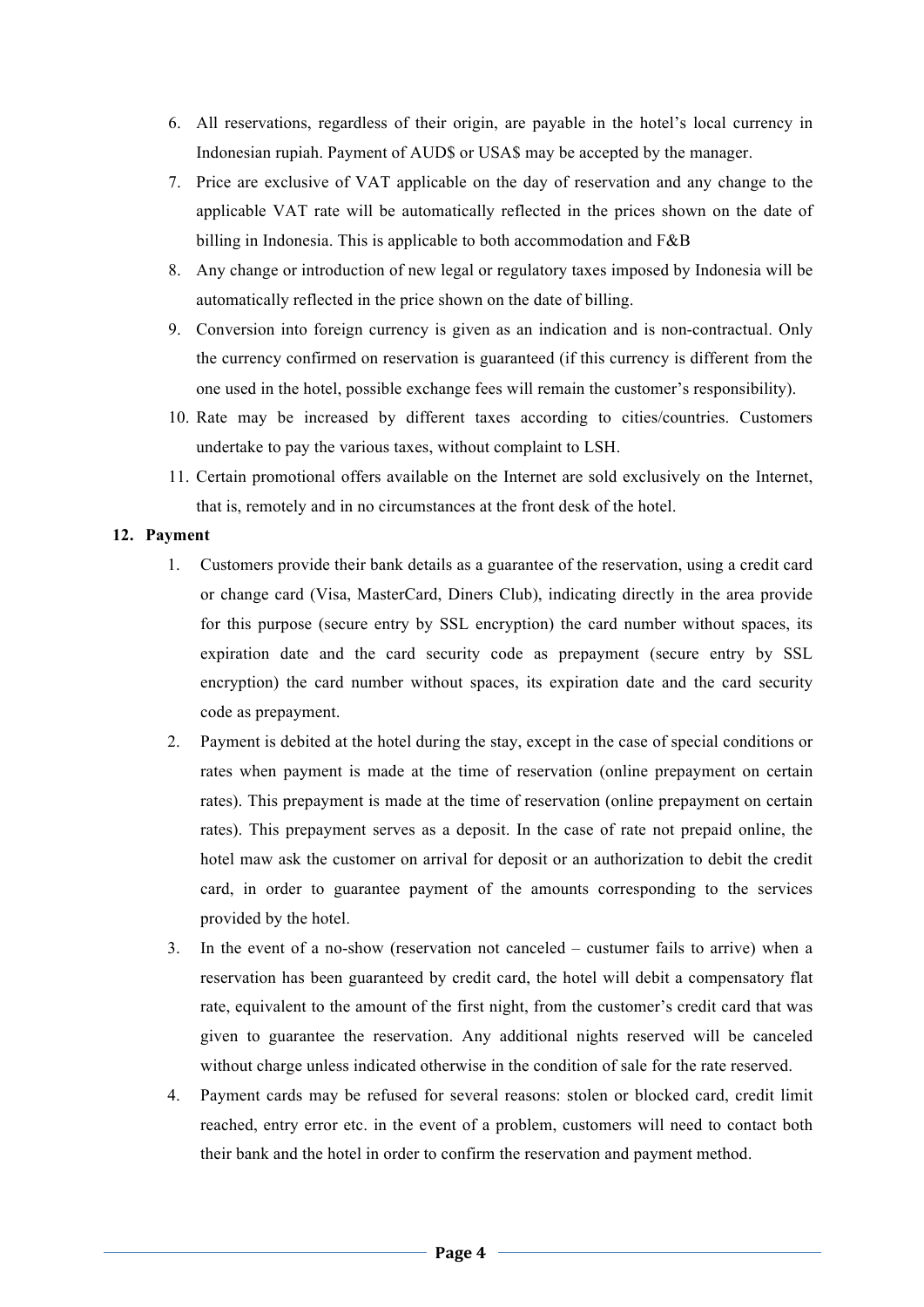- 5. If a customer reserves several rooms, but prepayment is required for only one of these rooms, for example, the payment card used enables the room in question to be prepaid and the specified payment card will serve as a guarantee for the other rooms.
- 6. At the time of prepayment, the amount debited for the reservation includes the price of accommodation, taxes related to the accommodation, the price of meals if breakfast is selected, taxes related to meals and any other supplementary services selected by the customer
- 7. In the case of a rate subject to prepayment online, the amount paid in advance, namely the deposit, is debited at the time of reservation. A receipt is sent to the customer for the amount of the deposit

# **13. Privacy protection**

- 1. Information processed is intended for LSH, service providers (in particular providers of online payment).
- 2. Customers authorize LSH to communicate their personal data third parties on the condition that such communication is deemed necessary for LSH to carry out its operations as stated in these terms and conditions
- 3. During online payment in particular, customer bank details must be transmitted by the payment services provider to the hotel's bank in order to execute the hotel reservation contract. Customers are informed that this transfer of data may therefore take place in foreign countries that do not have adequate personal data protection. However, customers consent to this transfer that is necessary to make their reservation. Online a Payment Service has made a commitment to LSH aforementioned transfers is respected.

# **14. Agreement on evidence**

- 1. Entry of the necessary bank details and acceptance of these terms and conditions and the reservation form or request constitute an electronic signature equivalent in stature to a physical signature between the parties.
- 2. The computerized records retained in the IT systems of LSH will be kept under reasonable levels of security and will be considered as proof of communication, orders and payments between the parties.
- 3. Customers are hereby informed that their IP address is recorded at the time of reservation.

# **15. Relocation**

In the event that the chosen hotel is not available, or in cases of force majeure, the hotel reserves the possibility of accommodating the customer totally or partially in a hotel of equivalent category for the same type of services. Any additional costs of the room transport between two hotels or telephone calls remain the responsibility of LSH.